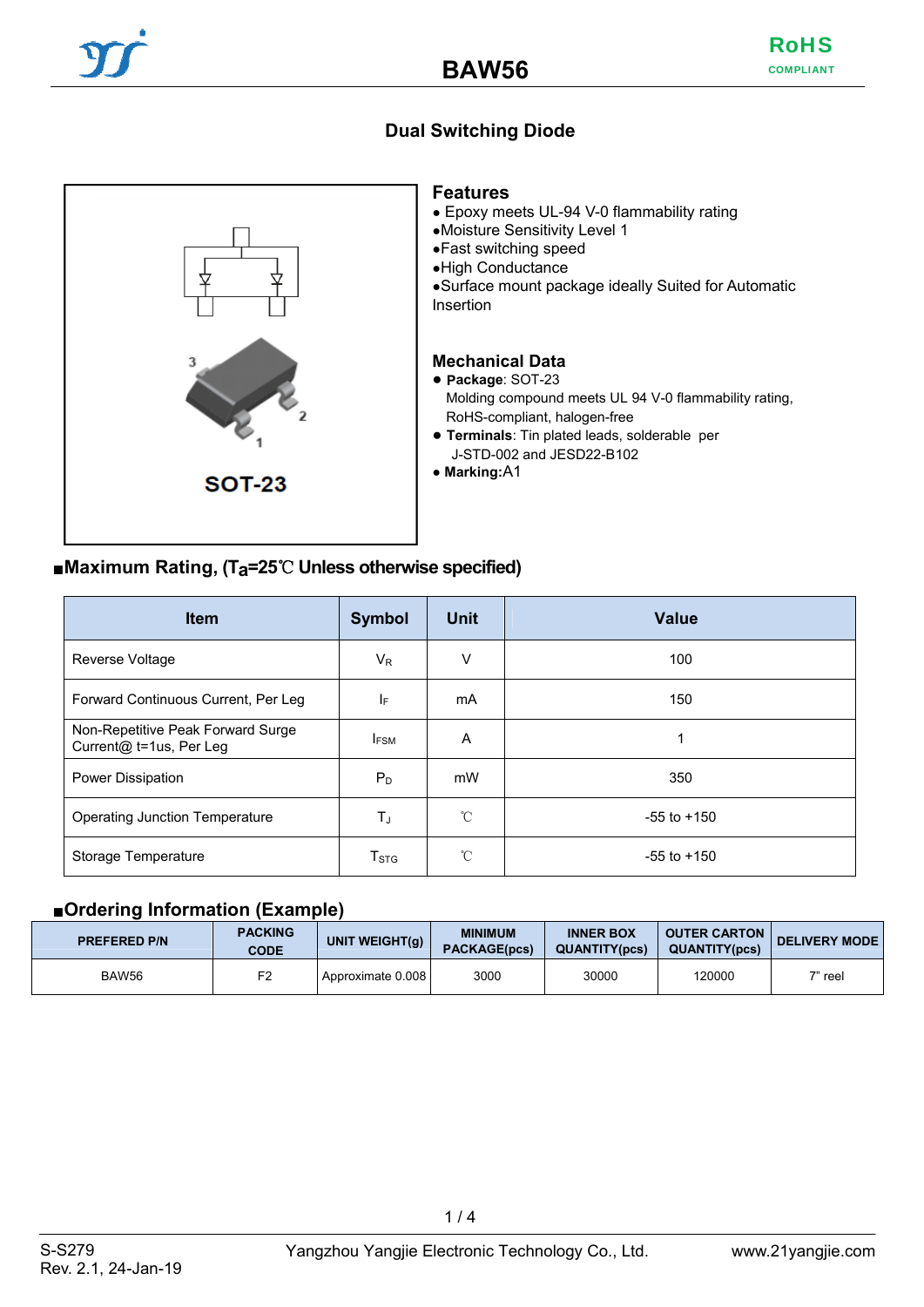# ■**Electrical Characteristics** (Ta=25℃ Unless otherwise specified, Per Leg)

| <b>Item</b>                           | <b>Symbol</b>              | <b>Unit</b> | <b>Conditions</b>                                                  | <b>Value</b> |
|---------------------------------------|----------------------------|-------------|--------------------------------------------------------------------|--------------|
| Reverse Voltage                       | $V_{\mathsf{R}}$           | V           | $IR = 100uA$                                                       | 100          |
| Maximum Instantaneous Forward Voltage | $V_F$                      | V           | $I_{FM}$ =10mA, T <sub>J</sub> =25°C                               | 0.855        |
|                                       |                            |             | $I_{FM}$ =150mA, T <sub>J</sub> =25°C                              | 1.25         |
| Maximum DC Reverse Current            | l <sub>R</sub>             | uA          | $V_R = 75V$                                                        | 2.5          |
| <b>Typical Junction Capacitance</b>   | $C_J$                      | pF          | f=1.0MHz, $V_R$ =0V                                                | 4            |
| Reverse Recovery Time                 | $\mathsf{T}_{\mathsf{rr}}$ | ns          | $I_F = 10 \text{mA}, V_R = 6V, R_L = 500 \Omega,$<br>$I_{rr}$ =1mA | 4            |

## ■ **Typical Characteristics (Per Leg)**







 $2/4$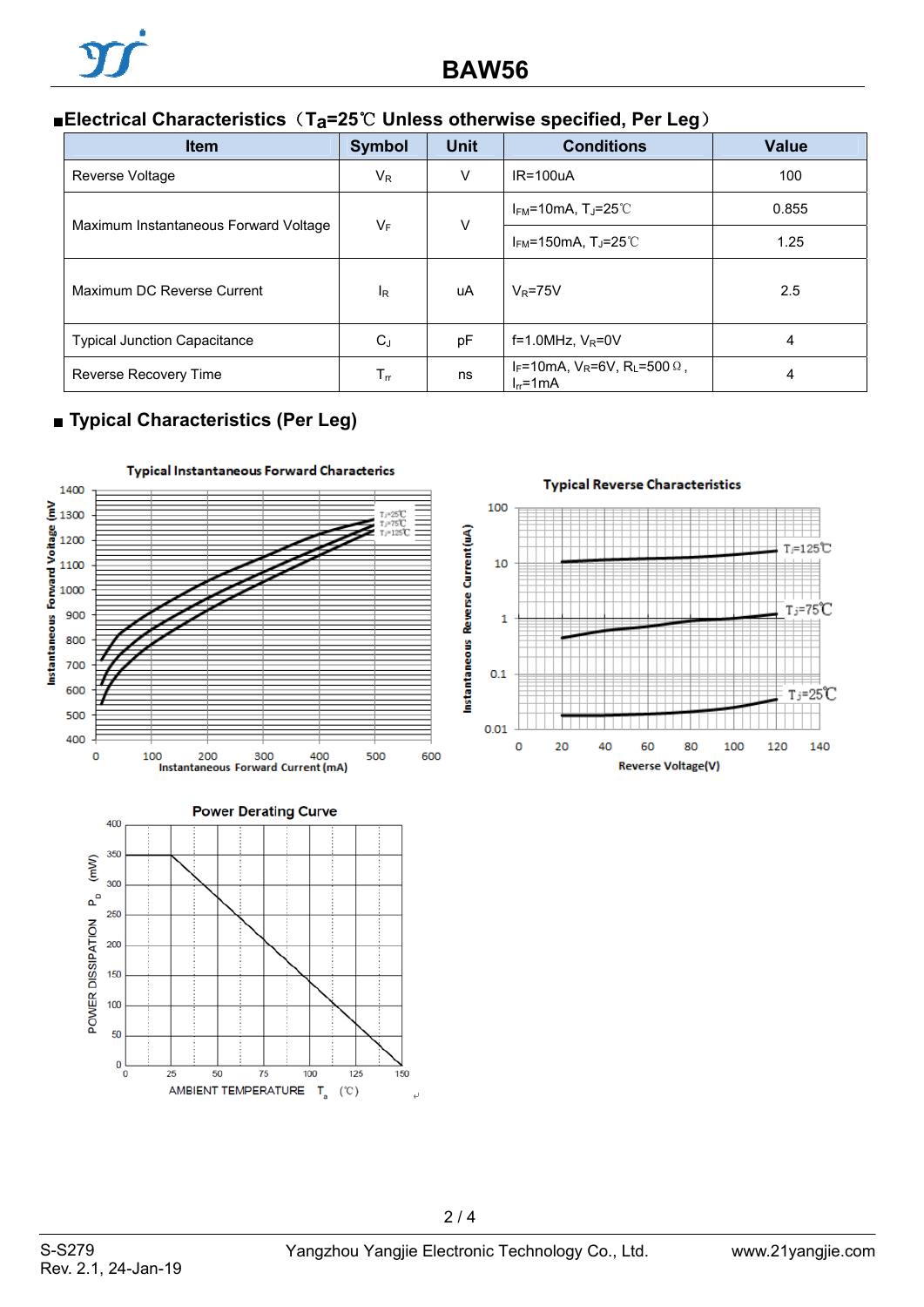# ■**SOT-23 Package Outline Dimensions**







| Symbo1 | Dimensions In Millimeters |             | Dimensions In Inches |             |  |
|--------|---------------------------|-------------|----------------------|-------------|--|
|        | Min                       | Max         | Min                  | Max         |  |
| A      | 0.900                     | 1.150       | 0.035                | 0.045       |  |
| A1     | 0.000                     | 0.100       | 0.000                | 0.004       |  |
| A2     | 0.900                     | 1.050       | 0,035                | 0.041       |  |
| p      | 0.300                     | 0.500       | 0.012                | 0.020       |  |
| ċ      | 0.100                     | 0.200       | 0.004                | 0.008       |  |
| D      | 2.800                     | 3.000       | 0.110                | 0.118       |  |
| E      | 1.200                     | 1,400       | 0.047                | 0.055       |  |
| E1     | 2.250                     | 2.550       | 0.089                | 0.100       |  |
| ė      | 0.950TYP                  |             | 0.037TYP             |             |  |
| e1     | 1.800                     | 2.000       | 0.071                | 0.079       |  |
| L      | 0.550REF                  |             | 0.022REF             |             |  |
| Lı     | 0.300                     | 0.500       | 0.012                | 0.020       |  |
| θ      | $0^{\circ}$               | $8^{\circ}$ | $0^{\circ}$          | $8^{\circ}$ |  |

# **■SOT-23Suggested Pad Layout**



3 / 4